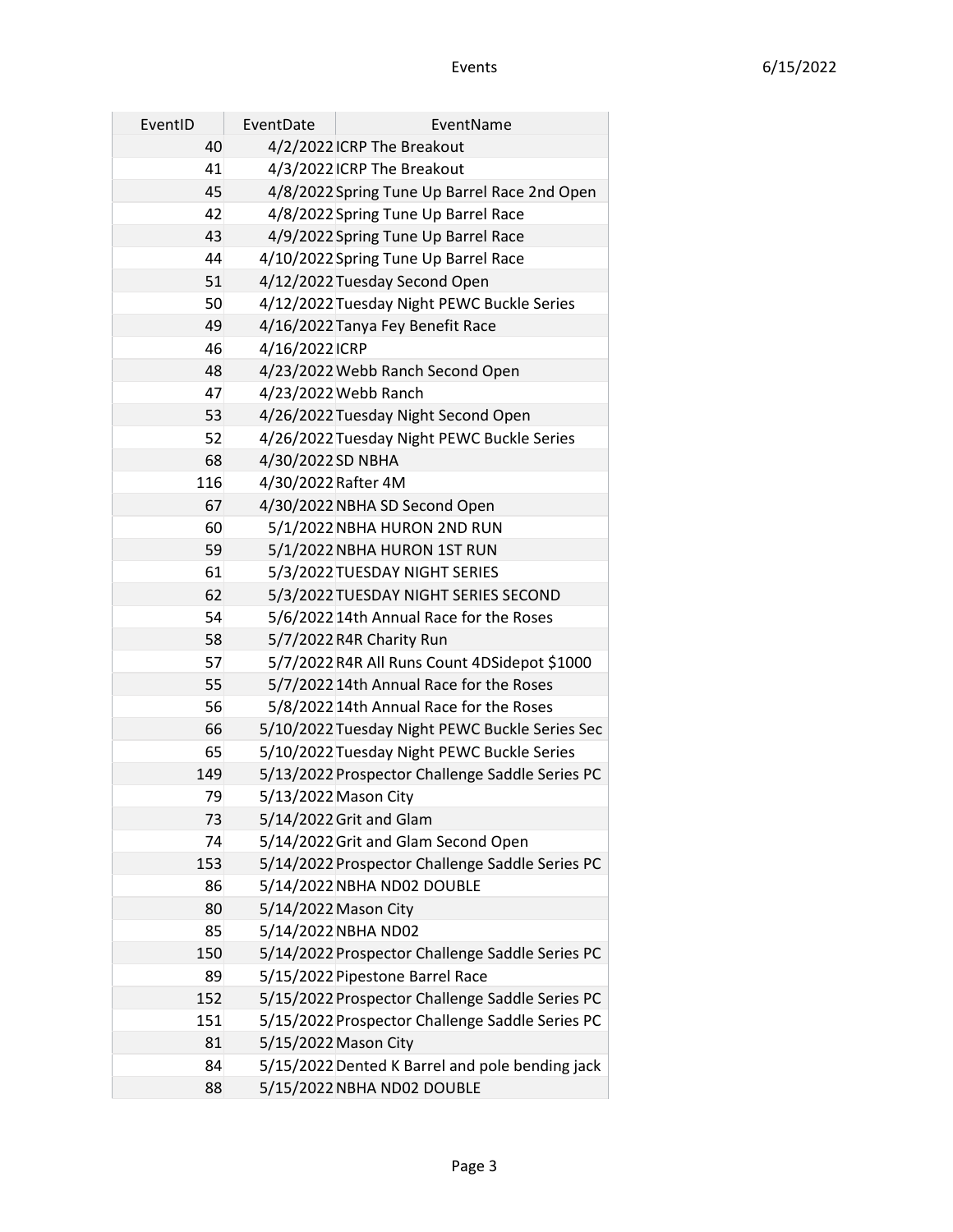| EventID | EventDate              | EventName                                      |
|---------|------------------------|------------------------------------------------|
| 90      |                        | 5/15/2022 Pipestone Barrel Race Double Header  |
| 87      |                        | 5/15/2022 NBHA ND02                            |
| 82      |                        | 5/17/2022 OASIS TUESDAY SERIES                 |
| 83      |                        | 5/17/2022 OASIS TUESDAY SERIES DOUBLE          |
| 112     |                        | 5/17/2022 Tuesday Night PEWC Buckle Series     |
| 103     |                        | 5/19/2022 SD Double Sanction                   |
| 102     |                        | 5/19/2022 NBHA SD04                            |
| 91      |                        | 5/20/2022 Friday In The Park                   |
| 97      |                        | 5/20/2022 La Viva Taco 5D Race                 |
| 78      |                        | 5/21/2022 Grit and Glam Second                 |
| 77      |                        | 5/21/2022 Grit and Glam                        |
| 76      |                        | 5/21/2022 Boots N Buckles Second               |
| 135     |                        | 5/21/2022 River Trail Riders                   |
| 96      |                        | 5/21/2022 Glenwood City                        |
| 98      |                        | 5/21/2022 La Viva Taco 5D Race                 |
| 75      |                        | 5/21/2022 Boots N Buckles                      |
| 99      |                        | 5/22/2022 La Viva Taco 5D Race                 |
| 107     |                        | 5/24/2022 Jackson Barrel Race                  |
| 108     |                        | 5/24/2022 Jackson Double                       |
| 95      |                        | 5/24/2022 Oasis Second Open                    |
| 94      |                        | 5/24/2022 Oasis Equestrian Center              |
| 104     |                        | 5/25/2022 Bit & Bridle Barrel & Pole Series    |
| 119     |                        | 5/26/2022 Worthington                          |
| 120     |                        | 5/26/2022 Worthington Second                   |
| 143     |                        | 5/27/2022 MAY MEMORIAL BASH                    |
| 139     | 5/27/2022 KC Arena     |                                                |
| 121     | 5/27/2022 Little Falls |                                                |
| 122     |                        | 5/27/2022 Little Falls Double Sanction         |
| 140     |                        | 5/27/2022 KC Second Open                       |
| 126     | 5/28/2022 GF Double    |                                                |
| 144     |                        | 5/28/2022 MAY MEMORIAL BASH                    |
| 127     |                        | 5/28/2022 Grand Forks Fairgrounds Arena        |
| 100     |                        | 5/28/2022 Grit and Glam                        |
| 118     |                        | 5/28/2022 Double S Double Sanction             |
| 117     |                        | 5/28/2022 Double S Arena                       |
| 101     |                        | 5/28/2022 Grit and Glam Second                 |
| 145     |                        | 5/29/2022 MAY MEMORIAL BASH                    |
| 111     |                        | 5/31/2022 Oasis Equestrian Secpnd              |
| 110     | 5/31/2022 Oasis        |                                                |
| 125     |                        | 6/2/2022 Double S Double Sanction              |
| 124     |                        | 6/2/2022 Double S Arena                        |
| 109     |                        | 6/3/2022 Itasca Sunset Saddle Club Barrel Race |
| 123     |                        | 6/5/2022 NBHA SD PEWC                          |